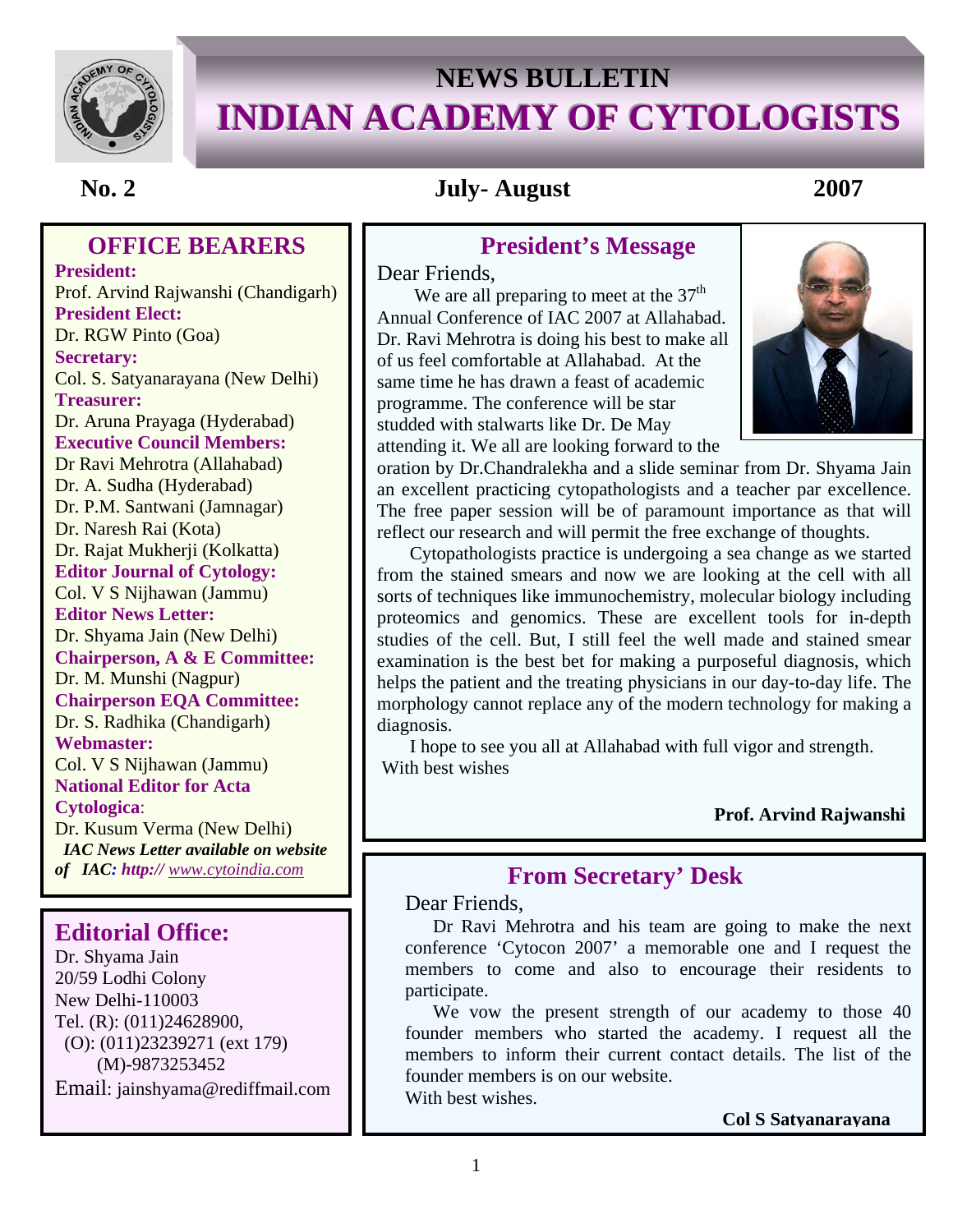| <b>Reminder for E-mail Addresses</b>  | <b>Editorial</b>                                                       |
|---------------------------------------|------------------------------------------------------------------------|
| All members and specially the office  | Dear Friends,                                                          |
| bearers of IAC are requested to send  | The Annual IAC conference for the year 2007 is in Allahabad, a city of |
| their e-mail addresses to the         | three holy rivers. The organizing committee is striving hard to make   |
| Secretary, Editor Journal of Cytology | the conference a grand success. All members of IAC are therefore       |
| and the Editor Newsletter for easy    | requested for early registration and can look forward for an academic  |
| communication and also to save the    | feast. With best wishes                                                |
| time and postage.                     | Dr. Shyama Jain, New Delhi                                             |
|                                       |                                                                        |

|                                | Highlights of 'CYTOCON 2007', 37 <sup>th</sup> Annual Conference of IAC<br>29th November - 2 December, 2007 |  |  |  |
|--------------------------------|-------------------------------------------------------------------------------------------------------------|--|--|--|
| <b>Conference Venue:</b>       | MLN Medical College, Allahabad, UP                                                                          |  |  |  |
| <b>Organizing Chairperson:</b> | Dr. Mamta Singh                                                                                             |  |  |  |
| <b>Organizing Secretary:</b>   | Dr. Ravi Mehrotra                                                                                           |  |  |  |
|                                | <b>Associate Professor Pathology</b>                                                                        |  |  |  |
|                                | Moti Lal Nehru Medical College, Allahabad – 211 001 (UP)                                                    |  |  |  |
| Email:                         | cytocon 2007@ gmail.com                                                                                     |  |  |  |
| <b>Conference Highlights:</b>  |                                                                                                             |  |  |  |
| Pre conference Workshop (1)    | $29th$ Nov 2007 - Fluid and Effusion Cytology                                                               |  |  |  |
|                                | Moderator- Dr. Ravi Mehrotra (Allahabad)                                                                    |  |  |  |
| Pre conference Workshop (2)    | 30 <sup>th</sup> Nov 2007 - Viral Related Cervical Cytology                                                 |  |  |  |
|                                | Moderator- Dr. MM Kamal (Nagpur)                                                                            |  |  |  |
| Pre conference CME             | :30 <sup>th</sup> Nov 2007 - Kidney & Adrenal                                                               |  |  |  |
|                                | Moderator- Dr. RGW Pinto (Goa)                                                                              |  |  |  |
| Symposium                      | $: 2nd$ Dec 2007 - Soft Tissue Tumours                                                                      |  |  |  |
|                                | Moderator- Dr. Arvind Rajwanshi, Chandigarh                                                                 |  |  |  |
| <b>Foreign Faculty:</b>        | Dr. Svante R Orell, Australia                                                                               |  |  |  |
|                                | Dr. RM DeMay, Chicago                                                                                       |  |  |  |
|                                | Dr. Roberto Dina, London                                                                                    |  |  |  |
|                                | Dr. Carlos Bedrossian, Chicago                                                                              |  |  |  |
|                                | Dr. Prabodh Gupta, Philadelphia                                                                             |  |  |  |
|                                | Dr. Vinod Sidham, Milwaukee                                                                                 |  |  |  |
| <b>Important Dates:</b>        | Early registration-<br>15. 6. 07                                                                            |  |  |  |
|                                | Regular registration fee- 1. 8.07                                                                           |  |  |  |
|                                | Hotel registration<br>$-1.8.07$                                                                             |  |  |  |
|                                | Abstract submission- - 31.8.07                                                                              |  |  |  |
|                                | Abstract acceptance - 10.10.07                                                                              |  |  |  |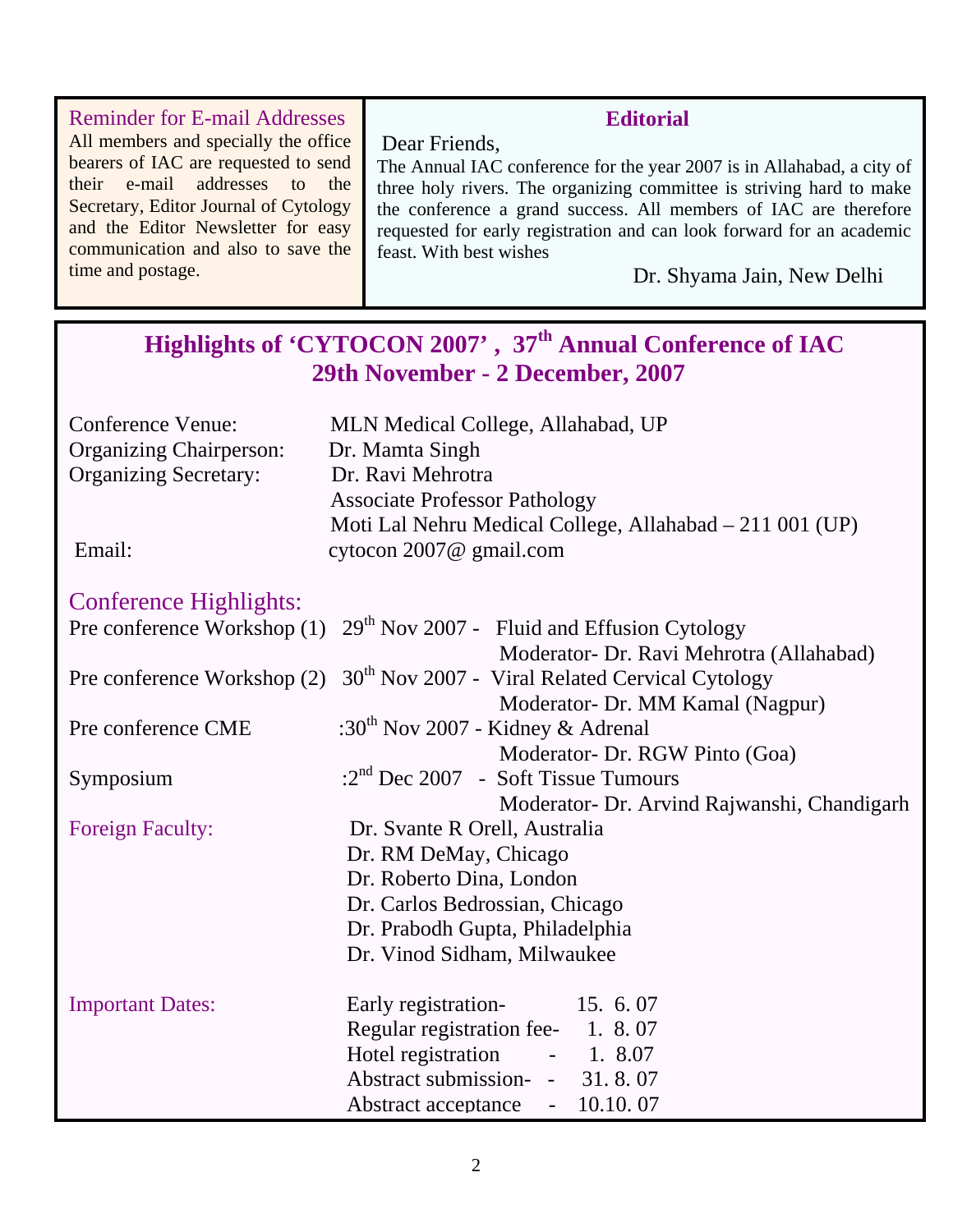| <b>CYTOCON 2007- Registration Fees</b> |                       |                           |                       |                           |                          |  |
|----------------------------------------|-----------------------|---------------------------|-----------------------|---------------------------|--------------------------|--|
|                                        | <i>Up to 15.6.07</i>  |                           | <i>Up to 1.8.07</i>   |                           | <b>Spot</b>              |  |
|                                        | <b>IAC</b><br>members | <b>Non IAC</b><br>members | <b>IAC</b><br>members | <b>Non IAC</b><br>members |                          |  |
| <b>Delegate</b>                        | Rs 2000               | 2200                      | 2500                  | 2700                      | 4000                     |  |
| <b>Assoc. Delegate</b>                 | Rs 1500               | 1700                      | 2000                  | 2200                      |                          |  |
| <b>Corporate Delegate</b>              |                       | Rs 3500                   |                       | 3000                      |                          |  |
| <b>Foreign delegate</b>                | <b>US \$ 150</b>      | <b>US \$ 200</b>          | <b>US \$ 250</b>      | <b>US \$ 300</b>          | <b>US \$400</b>          |  |
| <b>PG</b> student                      | 1500<br>$\rm Rs$      | 1700                      | 2000                  | 2200                      | 2500                     |  |
| <b>Workshops</b>                       | 500<br>$\rm Rs$       | 500                       | 700                   | 700                       | $\overline{\phantom{0}}$ |  |
| <b>CME</b>                             | 500<br>$\rm Rs$       | 500                       | 700                   | 700                       | 1000                     |  |
| Conf+CME+WS:                           |                       |                           |                       |                           |                          |  |
| <b>Delegates</b>                       | 2800<br>$\rm Rs$      | 3000                      | 3500                  | 3700                      |                          |  |
| <b>PG</b> student                      | 2400<br>$\rm Rs$      | 2600                      | 3100                  | 3300                      |                          |  |

Registration should be made online only. In case it is not possible, than a bank draft favoring Cytocon 2007 payable at Allahabad may be sent along with a photocopy of registration form downloaded from website. **For hotel accommodation** – see website & contact the travel in-charge,'Travel Ease',www. travelease.co.in

#### **Agenda for General Body Meeting on 1st December 2007, Allahabad**

- 1. Remarks by president
- 2. Approval of last GBM held at Ranchi (minutes sent to all members by secretary)
- 3. Report of secretary
- 4. Report of Treasurer
- 5. Report of Chairperson, A&E Committee
- 6. Report of Editor, Journal of Cytology
- 7. Report of Editor, News Letter
- 8. Report of Chairperson EQA committee
- 9. Report of Webmaster
- 10. To elect the president for 2008
- 11. To elect president elect for 2008
- 12. To elect Executive committee members
- 13. To nominate Chairperson A&E committee
- 14. To nominate Indian editor of Acta Cytologica
- 15. To select Guest Faculty for the year 2008
- 16. To select Academy oration awardee for 2008
- 17. To select Ernest Fernandes slide seminar awardee for 2008
- 18. To discuss scientific program for 2008 conference
- 19. To approve venues for annual conferences for years 2009 and 2010
- 20. Any other matter with permission of the President

#### **Awards & Orations for CYTOCON 2007**

| PN Wahi Oration-                               | Dr.B. Chandralekha         |
|------------------------------------------------|----------------------------|
| <b>IAC</b> Oration-                            | Dr. R.M. DeMay             |
| Ernest Fernandes Award- Dr. Shyama Jain        |                            |
| Nalini Bai Thakkar Award- Best paper award for |                            |
|                                                | $doctor < 35$ years of age |
| Jwala Devi Award-                              | Best paper award for       |
|                                                | cytotechnician.            |

### **Journal of Cytology**

 I thank the members for electing me as the editor of our journal. I request you to send quality original articles as these are essential for indexing. I also request you to cite the articles published in Journal of Cytology in the articles you send to other journals. These cross references will help to increase the awareness of our journal. Even after 24 years of publication we are yet to get indexed. Your cooperation is needed to achieve the goal.

> **Col VS Nijhawan Editor**